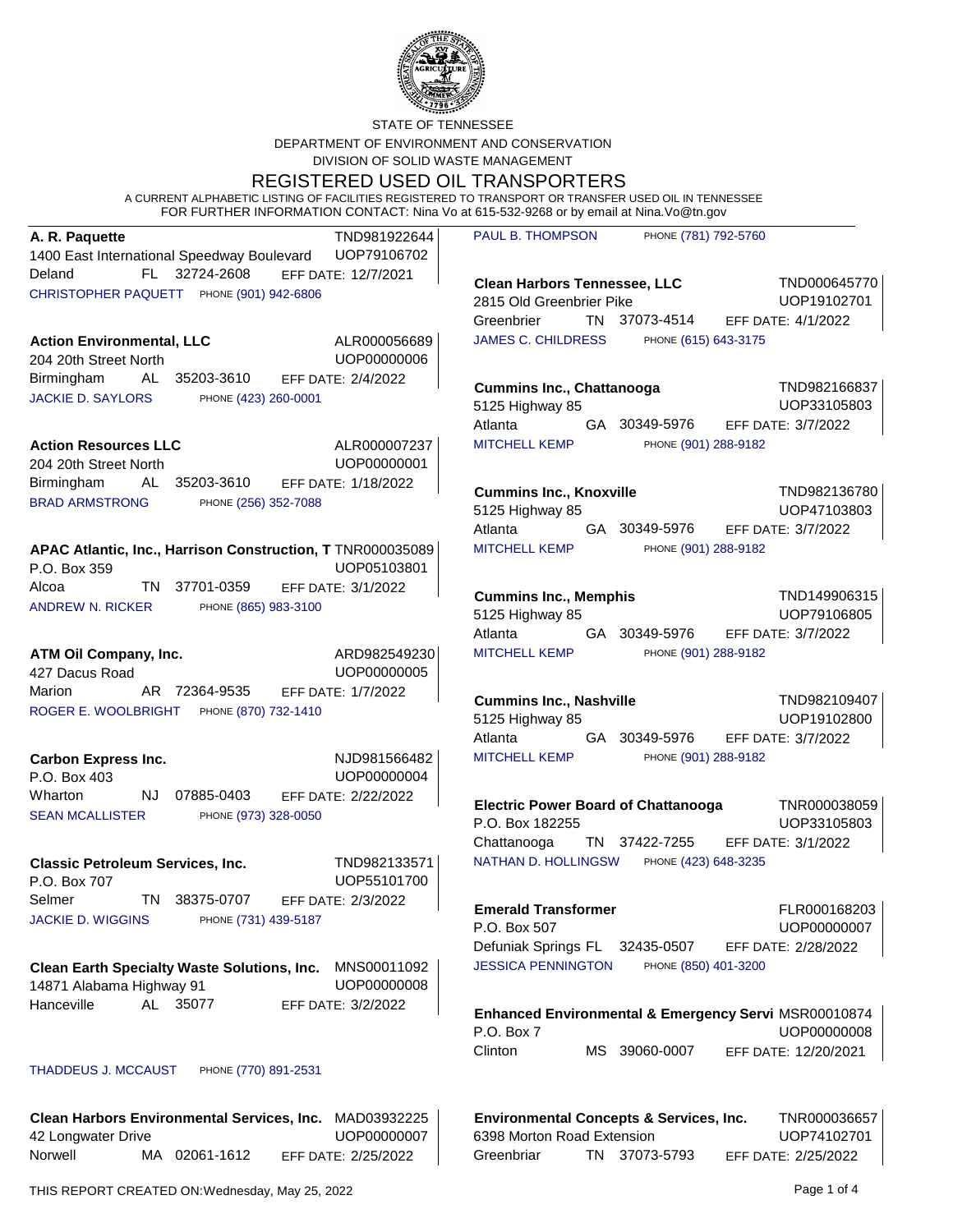| A CURRENT ALPHABETIC LISTING OF FACILITIES REGISTERED TO TRANSPORT OR TRANSFER USED OIL IN TENNESSEE |                             |                                                                                                        |
|------------------------------------------------------------------------------------------------------|-----------------------------|--------------------------------------------------------------------------------------------------------|
| <b>THOMAS W. YOUNG</b><br>PHONE (615) 643-9315                                                       |                             | TNR000002808<br>Heritage-Crystal Clean, LLC, Memphis<br>UOP79106702<br>2175 Point Boulevard, Suite 375 |
| <b>EnviroServe Logistics</b><br>4600 Brookpark Road                                                  | OH0000333336<br>UOP00000007 | Elgin<br>IL<br>60123-9211<br>EFF DATE: 1/28/2022                                                       |
| OH 44134-1012<br>Cleveland                                                                           | EFF DATE: 2/18/2022         |                                                                                                        |
| <b>LARRY E. STEIGERWALD</b><br>PHONE (216) 642-1311                                                  |                             | Heritage-Crystal Clean, LLC, Nashville<br>TNR000034801                                                 |
|                                                                                                      |                             | UOP75102802<br>2175 Point Boulevard, Suite 375                                                         |
| Farmer Oil, Inc.                                                                                     | GA0000561001                | 60123-9211<br>Elgin<br>IL.<br>EFF DATE: 1/28/2022                                                      |
| P.O. Box 1269                                                                                        | UOP00000700                 |                                                                                                        |
| Oxford<br>GA 30054-1269                                                                              | EFF DATE: 2/24/2022         |                                                                                                        |
| <b>FRED KEEL</b><br>PHONE (404) 680-2190                                                             |                             | TND990653529<br><b>Highway Environmental</b><br>1601 Gulf Street, Suite 200<br>UOP33105803             |
| <b>First American Recovery &amp; Recycle</b><br>535 Theobald Lane                                    | KYR000049346<br>UOP00000005 | TN 37408-2340<br>Chattanooga<br>EFF DATE: 2/23/2022                                                    |
| 42003-3529<br>Paducah<br>KY –                                                                        | EFF DATE: 2/28/2022         |                                                                                                        |
| <b>JANIECE L. MAIDEN</b><br>PHONE (270) 575-4801                                                     |                             | TNR000022764<br>HJ & P Transport, LLC                                                                  |
|                                                                                                      |                             | UOP37104801<br>119 Nicole Drive<br>Mount Carmel<br>TN 37645-3690<br>EFF DATE: 3/1/2022                 |
| <b>Global Environmental</b><br>P.O. Box 2647                                                         | TNR000025205<br>UOP33105803 |                                                                                                        |
| Chattanooga<br>TN -<br>37409-0647                                                                    | EFF DATE: 2/28/2022         |                                                                                                        |
| <b>MISTINA FRANKLIN</b><br>PHONE (423) 531-4580                                                      |                             | Hull's Environmental Services, Inc.<br>TNR000046466<br>UOP74102701<br>2271 Industrial Court            |
| <b>Goins Waste Oil</b>                                                                               | TNR000009613                | <b>TN</b><br>37073-5306<br>Greenbrier<br>EFF DATE: 1/13/2022                                           |
| 4201 Calhoun Avenue                                                                                  | UOP33105801                 | <b>CHRISTI A. COINER</b><br>PHONE (931) 994-1571                                                       |
| TN<br>37407-2912<br>Chattanoga                                                                       | EFF DATE: 1/31/2022         |                                                                                                        |
| <b>SHEILA R. STILES</b><br>PHONE (423) 867-2216                                                      |                             | KYR000073379<br><b>Jason Anderson Trucking LLC</b>                                                     |
| PHONE                                                                                                |                             | UOP00000008<br>305 Scott Road<br>KY 42058-9763<br>Ledbetter<br>EFF DATE: 3/22/2022                     |
|                                                                                                      |                             |                                                                                                        |
| H & H Oil, LLC<br>3580 Highway 641 South                                                             | TND982105835<br>UOP03101800 |                                                                                                        |
| 38320-6881<br>Camden<br>TN                                                                           | EFF DATE: 2/9/2022          | Knoxville & Holston River Railroad<br>TNR000045930                                                     |
| <b>TIFFANY PHIFER</b><br>PHONE (731) 584-2043                                                        |                             | UOP47103803<br>P.O. Box 2408<br>TN 37901-2408<br>Knoxville<br>EFF DATE: 1/31/2022                      |
|                                                                                                      |                             | <b>CODY SPANGLER</b><br>PHONE (865) 748-0494                                                           |
| <b>Heartland Petroleum</b><br>4001 East 5th Avenue                                                   | KYR000042283<br>UOP00000003 |                                                                                                        |
| OH 43219-1812<br>Columbus                                                                            | EFF DATE: 1/13/2022         | <b>Marion Environmental, Inc.</b><br>TNR000019604                                                      |
| <b>JEFF SNEDEGAR</b><br>PHONE (740) 207-8025                                                         |                             | 115 Parmenas Lane<br>UOP33105802                                                                       |
|                                                                                                      |                             | TN 37405-2624<br>Chattanooga<br>EFF DATE: 2/14/2022<br>RICHARD LECHLEITER III PHONE (423) 499-4919     |
| <b>Heritage Transport LLC</b><br>1626 Research Way                                                   | IND058484114<br>UOP00000002 |                                                                                                        |
| Indianapolis<br>IN<br>46231-3352                                                                     | EFF DATE: 3/9/2022          | Noble Oil Services, Inc.<br>NCD986172476                                                               |
| <b>TERRY FERRILL</b><br>PHONE (317) 486-2726                                                         |                             | UOP00000003<br>5617 Clyde Rhyne Drive                                                                  |
|                                                                                                      |                             | Sanford<br>NC 27330-9562<br>EFF DATE: 2/24/2022                                                        |
| Heritage-Crystal Clean, LLC, Elgin<br>2175 Point Boulevard, Suite 375                                | ILR000130062<br>UOP00000005 | <b>MEGAN E. GARNER</b><br>PHONE (919) 774-8180                                                         |
| 60123-9211<br>IL.<br>Elgin                                                                           | EFF DATE: 1/28/2022         | TNR000001388<br>Northstar Environmental Group, Inc.                                                    |
| <b>VACANT</b><br>PHONE                                                                               |                             | UOP83102800<br>417 Blythe Avenue                                                                       |
|                                                                                                      |                             | Gallatin<br>37066-2209<br>TN<br>EFF DATE: 3/2/2022                                                     |
| Heritage-Crystal Clean, LLC, Knoxville                                                               | TNR000033803<br>UOP47103803 | <b>COLBY J. PHILLIPS</b><br>PHONE (615) 451-4867                                                       |
| 2175 Point Boulevard, Suite 375<br>60123-9211<br>Elgin<br>IL.                                        | EFF DATE: 1/28/2022         | TNR000046433<br>NRC Gulf Environmental Services, Inc.                                                  |
| PHONE (847) 836-5670                                                                                 |                             | UOP79106805<br>7202 East 8th Avenue                                                                    |
| <b>VACANT</b><br>PHONE                                                                               |                             | FL 33619-3380<br>Tampa<br>EFF DATE: 3/7/2022                                                           |
|                                                                                                      |                             |                                                                                                        |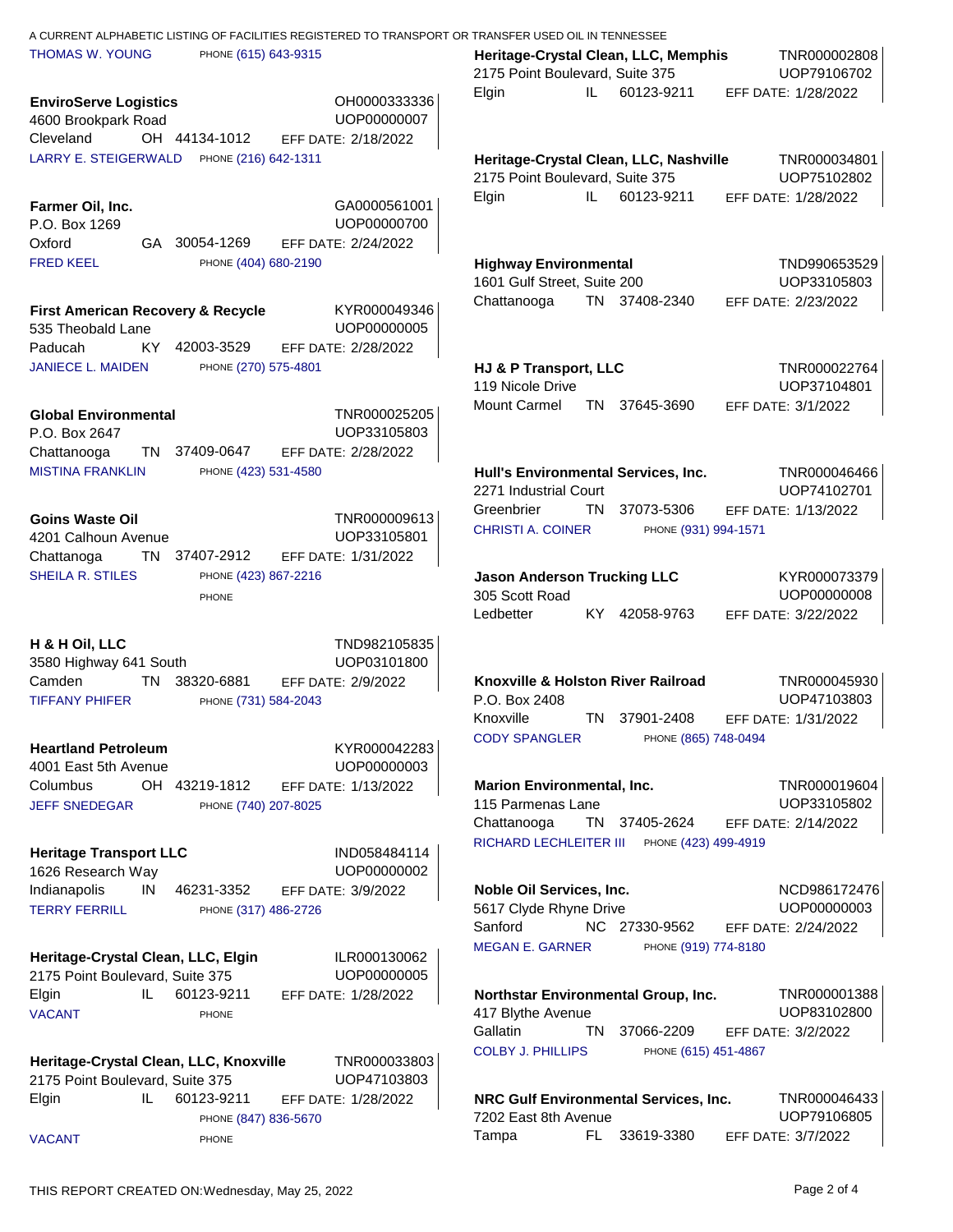| <b>GREG S. WILLIAMS</b><br>PHONE (813) 241-0282                                                | KSD054757646<br><b>Sunbelt Solomon Services LLC</b><br>UOP00000008<br>P.O. Box 245                   |
|------------------------------------------------------------------------------------------------|------------------------------------------------------------------------------------------------------|
| NRC Gulf Environmental Services, Inc. (NRC TNR000021543<br>UOP19102800<br>7202 East 8th Avenue | Solomon<br>KS 67480-0245<br>EFF DATE: 3/23/2022<br><b>LISA ELLIOT</b><br>PHONE (800) 830-0251        |
| FL 33619-3380<br>EFF DATE: 3/7/2022<br>Tampa                                                   |                                                                                                      |
| GREG S. WILLIAMS PHONE (813) 241-0282                                                          | <b>Superior Industrial Solutions, Inc.</b><br>TNR000030379                                           |
|                                                                                                | UOP19102802<br>320 Northpointe Drive                                                                 |
| TND982090888<br><b>Onsite Environmental, Nashville</b>                                         | Fairfield<br>OH 45014-5474<br>EFF DATE: 1/21/2022                                                    |
| 1501 Baptist World Center Drive<br>UOP19102800                                                 | KAYLA M. BOECKERMAN PHONE (513) 870-9271                                                             |
| Nashville TN 37207-4945<br>EFF DATE: 2/23/2022                                                 |                                                                                                      |
| RON D. PEARSON<br>PHONE (615) 228-3901                                                         | ALD983167891<br><b>TCI of Alabama LLC</b>                                                            |
|                                                                                                | UOP00000004<br>101 Parkway East                                                                      |
| <b>Overland Environmental Services, Inc.</b><br>MSR00010442                                    | Pell City<br>AL 35125-2749<br>EFF DATE: 1/24/2022                                                    |
| 7230 Airways Boulevard<br>UOP00000004                                                          | <b>TRACY HELMS</b><br>PHONE (205) 338-9997                                                           |
| MS 38671-5802 EFF DATE: 2/15/2022<br>Southaven                                                 |                                                                                                      |
| <b>JAY R. BARCLAY</b><br>PHONE (901) 413-4385                                                  | <b>Time Dedicated Carriers Inc.</b><br>IND008779456                                                  |
|                                                                                                | UOP00000006<br>2827 West State Road 66, Suite A                                                      |
| TNR000030908<br>Parr Industries II, Inc.                                                       | IN 47635-9167<br>Rockport<br>EFF DATE: 12/13/2021                                                    |
| P.O. Box 252<br>UOP28102800                                                                    | LARRY D. ASHBY<br>PHONE (812) 649-2617                                                               |
| Pulaski<br>TN 38478-0252<br>EFF DATE: 12/9/2021                                                |                                                                                                      |
| PHONE (931) 363-5379<br><b>JEFF MATTHEWS</b>                                                   | <b>Tradebe Transportation LLC</b><br>INR000123497                                                    |
|                                                                                                | 1433 East 83rd Avenue, Suite 200<br>UOP00000007                                                      |
| ALD067138891<br>Robbie D. Wood, Inc.                                                           | IN 46410-6307<br>Merrillville<br>EFF DATE: 2/7/2022                                                  |
| UOP00000005<br>P.O. Box 125                                                                    | PETER OLSEN<br>PHONE (219) 397-3951                                                                  |
| AL 35061-0125 EFF DATE: 3/8/2022<br>Dolomite                                                   |                                                                                                      |
| PHONE (800) 356-7457<br>DONNA M. BROWN                                                         | TVA, Equipment Support Services (ESS)<br>ALD982083461                                                |
|                                                                                                | P.O. Box 1010, PSC 1B-M<br>UOP00000007                                                               |
| TXR000081205<br>Safety-Kleen Systems, Inc.                                                     | Muscle Shoals AL 35662-1010 EFF DATE: 3/4/2022                                                       |
| UOP00000006<br>P.O. Box 9149                                                                   | JUSTIN B. LINDSEY PHONE (256) 612-2698                                                               |
| MA 02061-9149<br>Norwell<br>EFF DATE: 2/28/2022                                                |                                                                                                      |
| PAUL B. THOMPSON<br>PHONE (781) 792-5760                                                       | <b>TVA, Transportation Services</b><br>AL2640006746<br>219 River Road                                |
|                                                                                                | UOP00000004<br>Muscle Shoals AL 35661-1247<br>EFF DATE: 2/6/2022                                     |
| NC0000942144<br><b>Shamrock Environmental Corporation</b>                                      | <b>CHRIS KILLEN</b><br>PHONE (256) 314-7502                                                          |
| 6106 Corporate Park Drive<br>UOP00000701                                                       |                                                                                                      |
| Browns Summit NC 27214-9700<br>EFF DATE: 1/4/2022<br>JIM A. HOLLINGSWORTH PHONE (800) 881-1098 |                                                                                                      |
|                                                                                                | TVA, Watts Bar Central Maintenance Facility TN2640090013<br>UOP72105700<br>P.O. Box 2000, MOB 1F-WBN |
|                                                                                                | Spring City<br>TN 37381-2000<br>EFF DATE: 2/15/2022                                                  |
| TNR000005439<br>Spectra Environmental Group, Inc.                                              | <b>JENNIFER GRUBB</b><br>PHONE (423) 365-3191                                                        |
| UOP05103800<br>225 Brookdale Road<br>Maryville<br>TN<br>37801-5122<br>EFF DATE: 2/8/2022       |                                                                                                      |
| <b>ROBERT HENDRICK</b><br>PHONE (865) 970-0005                                                 | U.S. Industrial Technologies, Inc.<br>MIR000022772                                                   |
|                                                                                                | 12000 Globe Street<br>UOP00000008                                                                    |
| ALR000044743                                                                                   | Livonia<br>48150-1143<br>EFF DATE: 2/28/2022<br>МI                                                   |
| Spectrum Industrial Services, Inc.<br>UOP00000004<br>85 Spectrum Cove                          | <b>CHRIS SCHAMS</b><br>PHONE (734) 462-4100                                                          |
| Alabaster<br>35007-9512<br>EFF DATE: 3/8/2022<br>AL.                                           |                                                                                                      |
| <b>CHRISTY M. SULLIVAN</b><br>PHONE (205) 664-2000                                             | Univar Solutions USA Inc., Chattanooga<br>TND000737445                                               |
|                                                                                                | UOP33105803<br>912 Dashiel Street                                                                    |
| NCR000175455<br><b>Stanley Environmental</b>                                                   | Murfreesboro<br>TN 37129-2721<br>EFF DATE: 2/17/2022                                                 |
| UOP00000008<br>131 Mariposa Road                                                               | <b>GRANT WHALEY</b><br>PHONE (615) 893-1571                                                          |
| Stanley<br>NC 28164-9645<br>EFF DATE: 1/13/2022                                                |                                                                                                      |
| <b>HARRY D. RALEIGH</b><br>PHONE (704) 363-5072                                                | <b>Univar Solutions USA Inc., Memphis</b><br>TND048319644                                            |
|                                                                                                | 3 Waterway Square Place, Suite 1000<br>UOP79106803                                                   |
|                                                                                                | The Woodlands TX 77380-3488<br>EFF DATE: 2/25/2022                                                   |